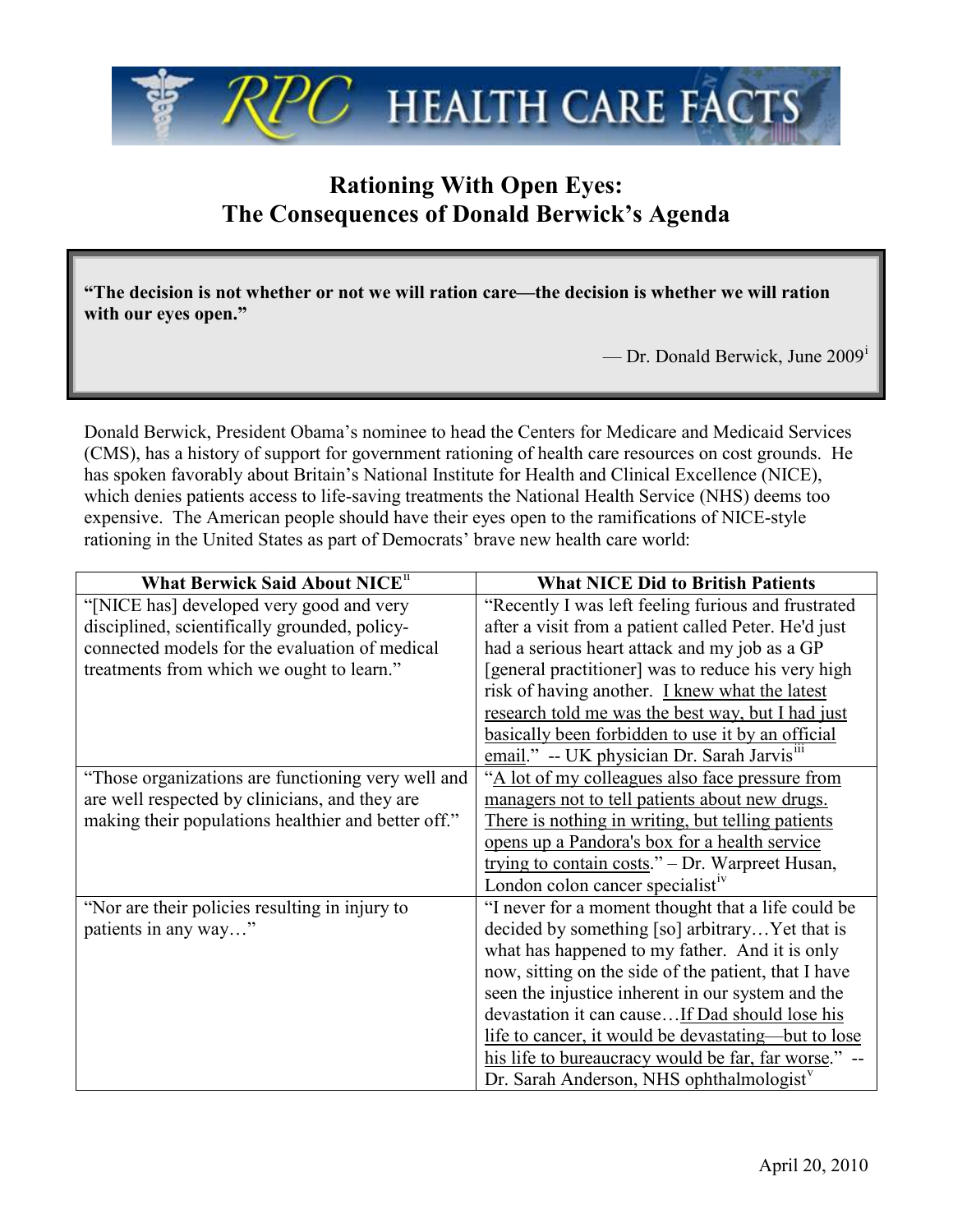| <b>What Berwick Said About NICE</b>                | <b>What NICE Did to British Patients</b>                                                             |
|----------------------------------------------------|------------------------------------------------------------------------------------------------------|
| "These organizations have created benchmarks of    | "It makes me so angry that these [NHS] trusts are                                                    |
| best practices that we could learn from and adapt  | playing God, saying 'you can't have this, you can't                                                  |
| in this country."                                  | have that.' They've got no right to decide who can                                                   |
|                                                    | have this life-saving drug." -- Ann Marie Rogers,                                                    |
|                                                    | plaintiff in lawsuit to force NHS to fund life-                                                      |
|                                                    | saving cancer treatments <sup>v1</sup>                                                               |
| "NICE is extremely effective and a conscientious,  | "Doctors are keeping cancer patients in the dark                                                     |
| valuable, and—importantly—knowledge-building       | about expensive new drugs that could extend their                                                    |
| system."                                           | lives A quarter of specialists polled by Myeloma                                                     |
|                                                    | UK said they hid facts about treatments for bone                                                     |
|                                                    | marrow cancer that may be difficult to obtain on                                                     |
|                                                    | the NHS. Doctors said they did not want to                                                           |
|                                                    | 'distress, upset, or confuse' patients if drugs had                                                  |
|                                                    | not yet been approved by the NHS drugs watchdog                                                      |
|                                                    | NICE." -- BBC News <sup>vii</sup>                                                                    |
| "Thebudget is limited—we have a limited            | "It's hard to know that there is something out there                                                 |
| resource pool."                                    | that could help but they're saying you can't have it                                                 |
|                                                    | because of cost. What price is life?" -- Joy Hardy,<br>wife of Bruce Hardy, a British cancer patient |
|                                                    | denied access to life-saving treatment <sup>VIII</sup>                                               |
| "It makes terribly good sense to at least know the | "It is a death sentence for me. I feel absolutely                                                    |
| price of an added benefit, and at some point we    | gutted because there is no way I can find that sort                                                  |
| might saythat we wish we could afford it, but      | of money. My life is dependent on getting this                                                       |
| we can't."                                         | drug and without it I will die. I am totally                                                         |
|                                                    | devastated. I've been paying my national                                                             |
|                                                    | insurance all my life and when it comes to the                                                       |
|                                                    | point that I need it to keep me alive, they are not                                                  |
|                                                    | prepared to help." -- Ian Dobbin, patient denied                                                     |
|                                                    | access to life-saving cancer treatment <sup>1x</sup>                                                 |

**"The chronically ill and those toward the end of their lives are accounting for potentially 80 percent of the total health care bill out here….There is going to have to be a very difficult democratic conversation that takes place."**

— President Obama, April, 2009 $^x$  $^x$ 

In light of the President's apparent desire to have this "difficult democratic conversation," many Americans may view Dr. Berwick's desire to "learn from and adapt" the British rationing system as troubling. They may see a Medicare Administrator who explicitly advocates for rationing as indicative of Democrats' government takeover of health care—and yet another reason to question the majority's health agenda.

<span id="page-1-1"></span><span id="page-1-0"></span><sup>|&</sup>lt;br>i <sup>i</sup> "Rethinking Comparative Effectiveness Research," An Interview with Dr. Donald Berwick, *Biotechnology Healthcare* June 2009, [http://www.ncbi.nlm.nih.gov/pmc/articles/PMC2799075/pdf/bth06\\_2p035.pdf](http://www.ncbi.nlm.nih.gov/pmc/articles/PMC2799075/pdf/bth06_2p035.pdf) ii Ibid